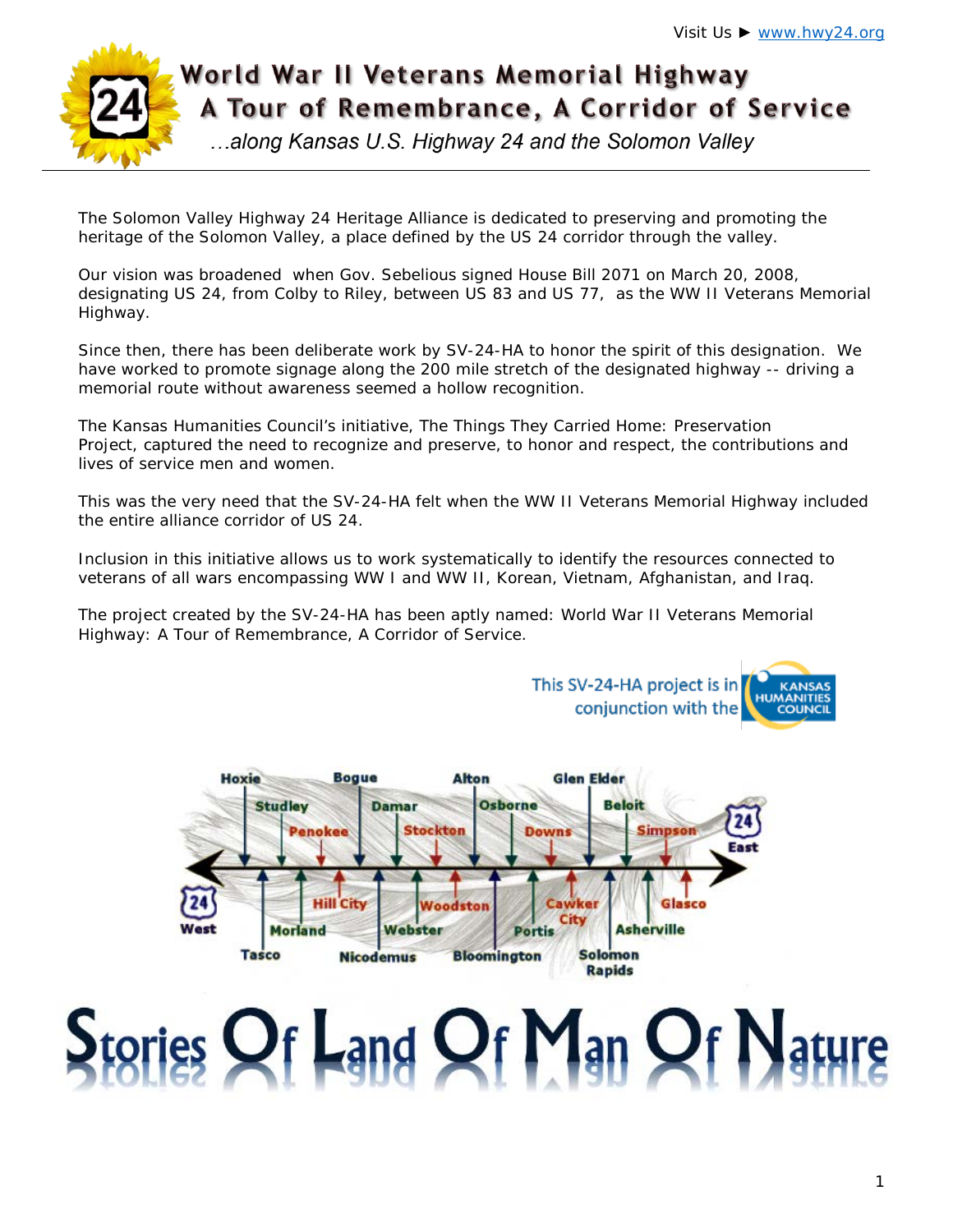# **Riley County**

## **Veterans Memorial, Riley, KS**

Mural and flagpole were erected in 2009 by the Riley County High School Art Club.

#### **Inscription**

*Freedom Is Never Free! All Gave Some, Some Gave All United States Army • 14 June 1775 Navy • 13 October 1775 • Marine Corps • 10 November 1775 • Coast Guard • 4 August 1790 • Air Force • 18 September 1947*

#### **Location**

215 South Broadway Street, downtown Riley, Kansas.

## **Bala Cemetery Veterans Memorial, Bala, KS**

Granite marker believed to have been put in place in the 1950s.

#### **Inscription**

*In Memory of All Veterans*

#### **Location**

5.5 miles west of Riley, Kansas, just off of U.S. Highway 77, to the northeast at the end of 7600 Rd N.

## **Leonardville Cemetery Veterans Memorial, Leonardville, KS**

White marble and concrete monument.

#### **Inscription**

*Dedicated to the Memory of All U.S. Service Veterans November 11, 2007. Memorial Given in Memory of Orenne Blaske and Pauline Doza and a Donation From The Leonardville American Legion Auxiliary Memorial Unit #40.*

#### **Location**

One mile north of Leonardville, Kansas, NW corner of Erpelding and 11600 Road N.

♦ ♦ ♦ ♦ ♦ ♦ ♦ ♦ ♦ ♦ ♦ ♦ ♦ ♦ ♦ ♦ ♦ ♦ ♦ ♦ ♦ ♦ ♦ ♦ ♦ ♦ ♦ ♦ ♦ ♦

# **Clay County, Kansas**

## **Clay County Veterans Memorial, Clay Center, KS**

Granite monument with eagle sculpture entitled "Above it All," by sculptress Sandy Scott.

#### **Inscription**

*The grateful people of Clay County, Kansas dedicate this monument to keep alive the memories of all men and women who served the United States of America in peace and war. Dedicated Sept. 27, 1997. Erected 1997 by the People of C*

## **M60 Tank Monument, Clay Center, KS**

Actual tank preserved in honor of all 20th Century military veterans.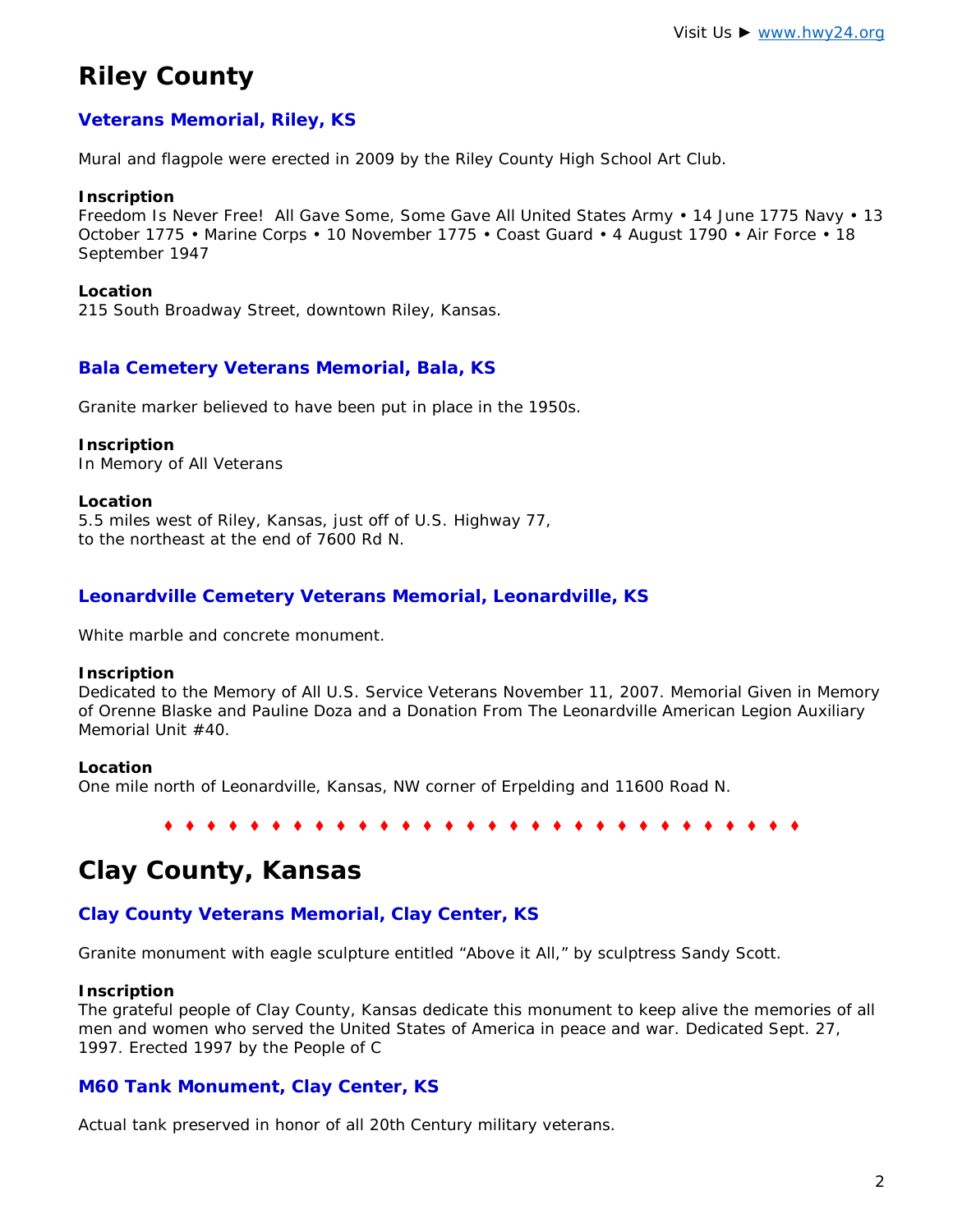#### **Inscription**

*Weight, 52 tons. Crew, 4 men. Engine, VV12 diesel 750 horsepower. Fuel cap, 385 gallons. Cruising range, 310 miles. Average speed, 35 m.p.h. In 1963, cost \$235,000. Armament, 105mm main gun; M85 50-caliber M219 7.62 machine gun. Donated by Co. C, 2nd Battalion, 635th Armor, 69th Infantry, KS Army National Guard April 25, 1991*.

#### **Location**

Dexter Park, 6th St. and Grant Avenue, Clay Center, Kansas

## **Vietnam Veterans Memorial Bridge, Clay Center, KS**

In the fall of 2015, the new Kansas State Highway 15 bridge over the Republican River at the southern end of Clay Center, was dedicated in honor of veterans of the Vietnam War.

#### **Location**

South Kansas Highway 15, Clay Center, Kansas

♦ ♦ ♦ ♦ ♦ ♦ ♦ ♦ ♦ ♦ ♦ ♦ ♦ ♦ ♦ ♦ ♦ ♦ ♦ ♦ ♦ ♦ ♦ ♦ ♦ ♦ ♦ ♦ ♦ ♦

# **Cloud County, Kansas**

#### **Miltonvale Veterans Memorial, Miltonvale, KS**

Five granite benches, each with bronze marker depicting the five branches of service, surround a center piece fountain. The fountain, which is being renovated, is an original *Works Progress Administration* (WPA) structure.

#### **Location**

Miltonvale City Park, 214 East Ash Avenue

#### **Glasco Cemetery Veterans Memorial Entrance, Glasco, KS**

World War I memorial recently restored. Two bronze tablets

#### **Inscriptions**

*1917 – 1918 In Memory of OUR BOYS Who Served Their Country in the WORLD WAR In Camp On the Battlefield and On the Sea This Tablet Erected by Their Loving Friends* and *In Grateful Memory of Arthur C. Pilcher, Oron B. Crook, Phillip Sparwasser, Hayes P. Krenkle, Clarence R. Edmondson Who Gave Their Lives For Their Country in the World War*

#### **Location**

One miles southeast of Glasco, Kansas, 301 South Cemetery Road

#### **Glasco Cemetery Catholic Veterans Memorial, Glasco, KS**

Limestone monument

#### **Inscription**

*In Memory of Those Who Served Their Country in Time of Need*

#### **Location**

One miles southeast of Glasco, Kansas, 301 South Cemetery Rd.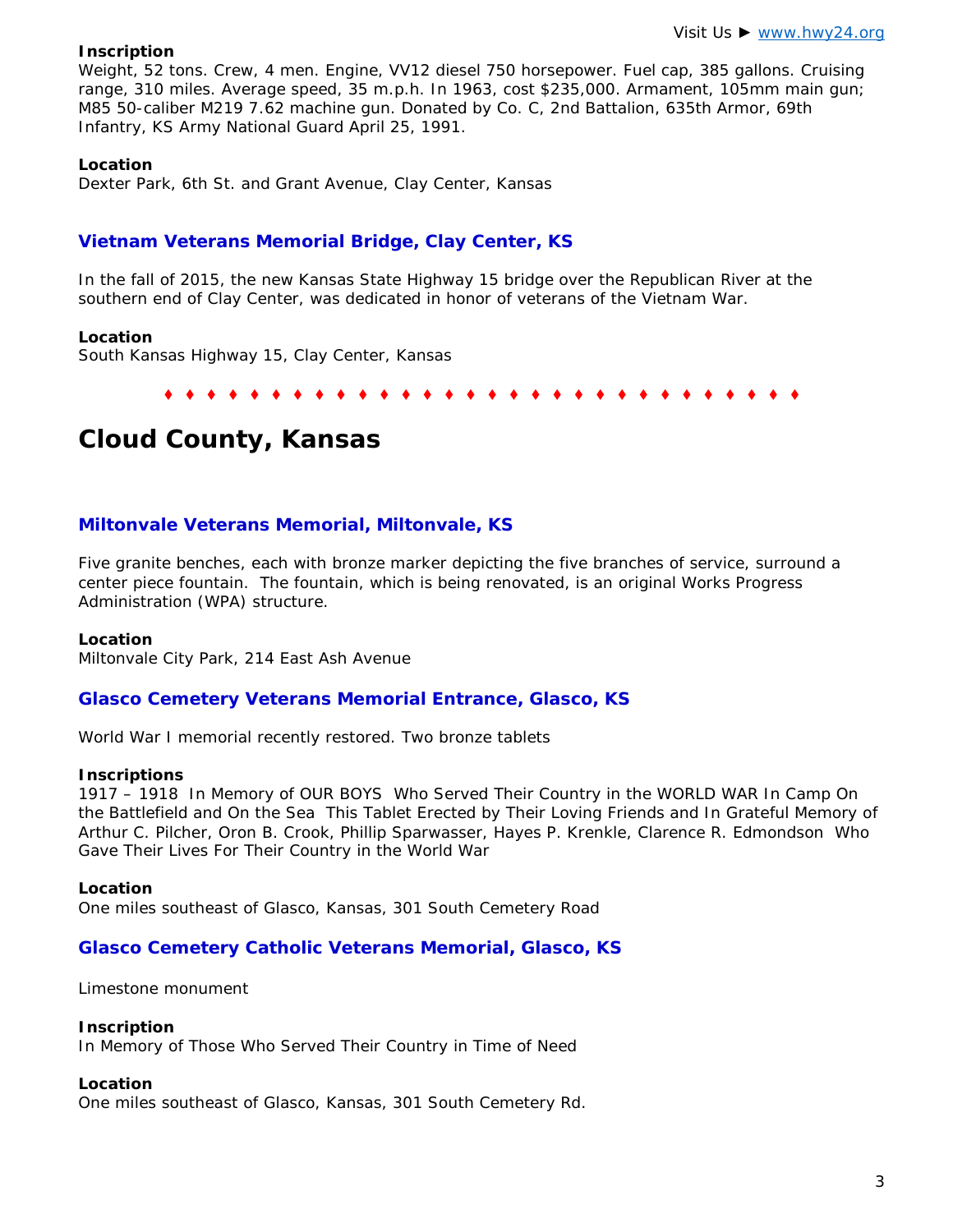# **Mitchell County, Kansas**

#### **Murray Veterans Memorial, Simpson, KS**

Post Rock Limestone monument

#### **Inscription**

Joel Lee Murray Sgt., US Army Operation Iraqi Freedom "Always Ready" 9 July, 1981 - 4 Sept., 2007.

#### **Location**

301 South Elkhorn Street, Simpson, Kansas.

#### **Mitchell County Veterans Memorial, Beloit, KS**

This monument is an ongoing project, with several new Post Rock Limestone slabs to be added in 2016 to include the list of county veterans from World War I to the present day.

#### **Inscription**

*LEST WE FORGET In Deep Appreciation of the Sacrifices Made by the Men and Women of Mitchell County Who Served in World Wars I and II. We, the Citizens of Mitchell County, Dedicate This Memorial May 31, 1948.*

#### **Location**

111 South Hersey Avenue, Beloit, Kansas.

#### **Statue of Liberty Monument, Glen Elder, KS**

This brick monument is topped by a bronze Statue of Liberty.

#### **Inscription**

*Emily Candice William Slaven Donated This Statue Of Liberty In 1950 To The City Of Glen Elder. Her descendants and their spouses who served in World War II were: Max Slaven, Edmond Slaven, James Slaven, Kirwood Vint, Jack Davis, J. Duane Vint, Vinton Vint, Dorothy Vint McKinney, Vaden McKinney, Russell Merrill, Francis Farrow, Alvin Logue, Raymond Fritchen, John Kalousdian, Joe Gaston, Harold Nelson, Kenneth Meyers.*

#### **Location**

East side of town square, 100 Block of South Market Street, Glen Elder, Kansas.

#### ♦ ♦ ♦ ♦ ♦ ♦ ♦ ♦ ♦ ♦ ♦ ♦ ♦ ♦ ♦ ♦ ♦ ♦ ♦ ♦ ♦ ♦ ♦ ♦ ♦ ♦ ♦ ♦ ♦ ♦

## **Osborne County, Kansas**

#### **Memorial Hall, Downs, KS**

Two-story brick building erected as a memorial to World War I veterans.

#### **Marker Inscription**

*Dedicated to those who fought for their country in World War I. The only monument to "The War to End All Wars" in Osborne County. Cornerstone laid July 27, 1922. Opened February 15, 1923.*

#### **Location**

500 Morgan Avenue, Downs, Kansas.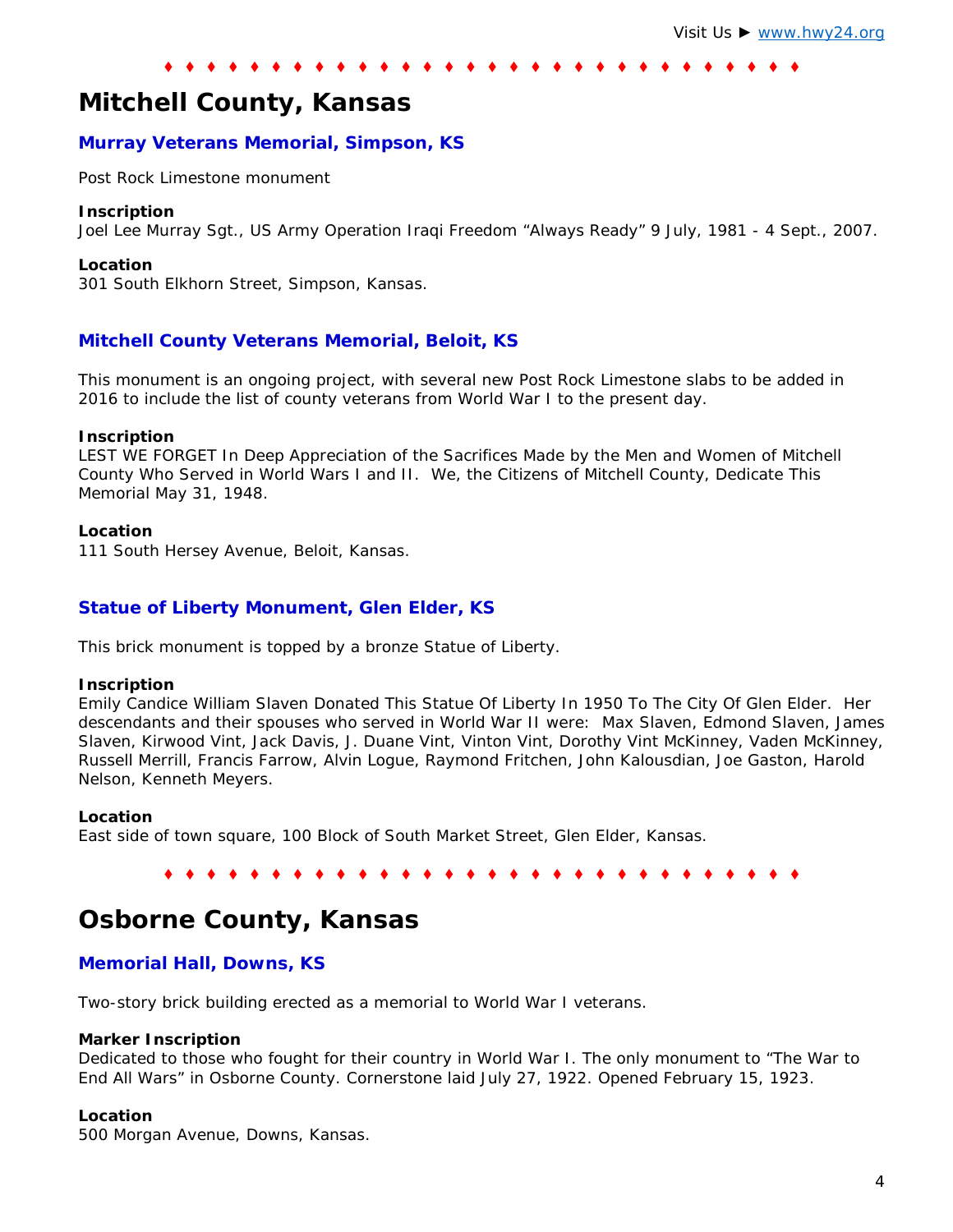## **Corinth Cemetery Veterans Memorial, Corinth Township, Osborne County, KS**

Brick and concrete monument erected in the early 1960s in rural cemetery located four miles south, one mile east, and a half mile south of Downs, Kansas.

#### **Inscription**

*In Honor of All Who Have Served Our Country*

#### **Location**

850 South 20th Avenue, Corinth Township, Osborne County, KS

#### **Hardman Veterans Memorial Park, Osborne, KS**

Given to the city of Osborne by Mabel Hardman in 1959 to be forever used as a park.

#### **Inscription**

*A living memorial to the Veterans of Osborne County who served so valiantly in all wars, that you,*  who enjoy these facilities in peace, may pause for thought and meditation on the sacrifices they made *to insure your right to do so. Land for park donated by Mrs. Dwight Hardman as a memorial to Dwight H. Hardman, 1897-1955, Lt. Comm. U.S.N. Ret., Veteran World Wars I & II. Erected 1959 by Mrs. Dwight Hardman, American Legion, VFW, and City of Osborne.*

#### **Location**

659 North First Street, Osborne, Kansas.

#### **Osborne County Veterans Memorial, Osborne, KS**

The African black marble obelisk with grey granite wings monument cost of \$23,000 and was dedicated on November 11, 2000.

#### **Inscription**

*Dedicated To All Veterans Who Called Osborne County Home. All Gave Some, Some Gave All.*

#### **Location**

423 West Main Street, Osborne, Kansas.

#### **Veterans Wall, Hardman Hall, Alton, KS**

The photographs of all Alton area military veterans from 1870 to the present day adorn the south wall of Hardman Hall, home to the American Legion post in Alton. Put in place in 2013.

#### **Location**

613 Mill Street, Alton, Kansas.

#### **Veterans Memorial, Alton, KS**

Bronze elk statue and wood framed list. Dedicated in May 2015.

#### **Location**

NW corner of Mill and Nicholas, Alton, Kansas.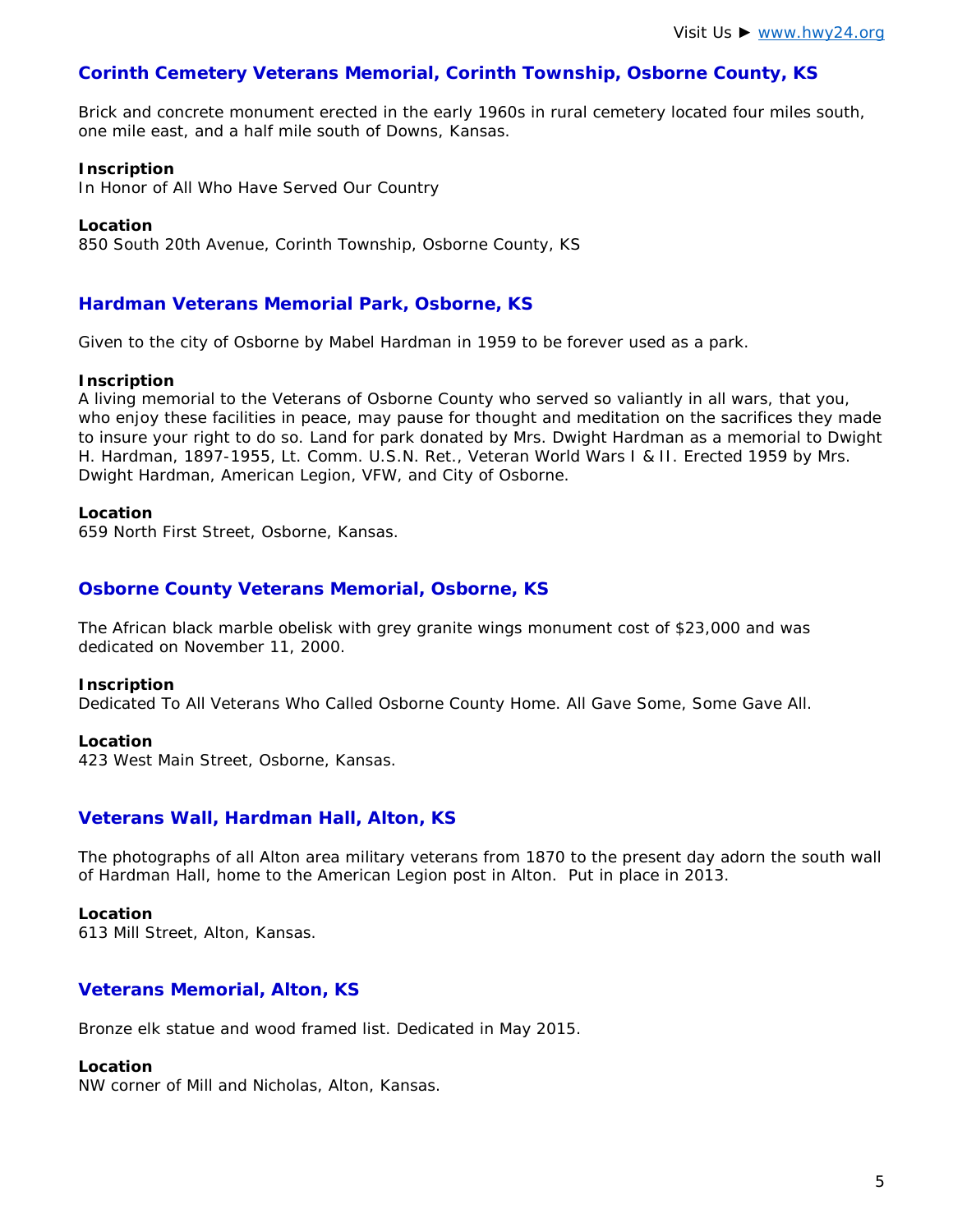## **Veterans Memorial, Alton KS**

Close-up of wood framed list of all Alton area military veterans from 1870 to the present day.

#### **Inscription**

*The bull elk sculpture in this park is dedicated to the honor of our veterans who have served our country. The bull elk is in recognition of Alton's first veteran, General Hiram C. Bull.*

#### **Location**

NW corner of Mill and Nicholas, Alton, Kansas.

#### ♦ ♦ ♦ ♦ ♦ ♦ ♦ ♦ ♦ ♦ ♦ ♦ ♦ ♦ ♦ ♦ ♦ ♦ ♦ ♦ ♦ ♦ ♦ ♦ ♦ ♦ ♦ ♦ ♦ ♦

# **Rooks County, Kansas**

## **Veterans Memorial, Woodston, KS**

Brick, concrete, and granite monument dedicated sometime in the l960s.

#### **Inscription**

*In Memory Of Veterans Who Have Served In All Wars*

#### **Location**

City Park, West Main Street, Woodston, Kansas.

## **Stockton Cemetery Veterans Memorial, Stockton, KS**

1970s Grey granite monuments flank a stone Civil War statue.

#### **Inscription**

*In Memory of All Veterans Who Served Their Country In Its Time of Need*

#### **Location**

300 North Water Street, Stockton, Kansas.

#### **Rooks County Veterans Memorial, Stockton, KS**

A series of grey granite monuments

#### **Inscriptions**

List of Rooks County military veterans from the Civil War through Desert Storm. It was dedicated on May 30, 1994.

#### **Location**

115 North Walnut Street, Stockton, Kansas.

#### **Saint Thomas Cemetery Veterans Memorial, Stockton, KS**

Granite monument erected in the 1970s.

#### **Inscription**

*In Memory of All Veterans Who Served Their Country In Its Time of Need Donated by VFW Post 8873 and Women's Auxiliary.*

#### **Location**

North Cypress Street, Stockton, Kansas.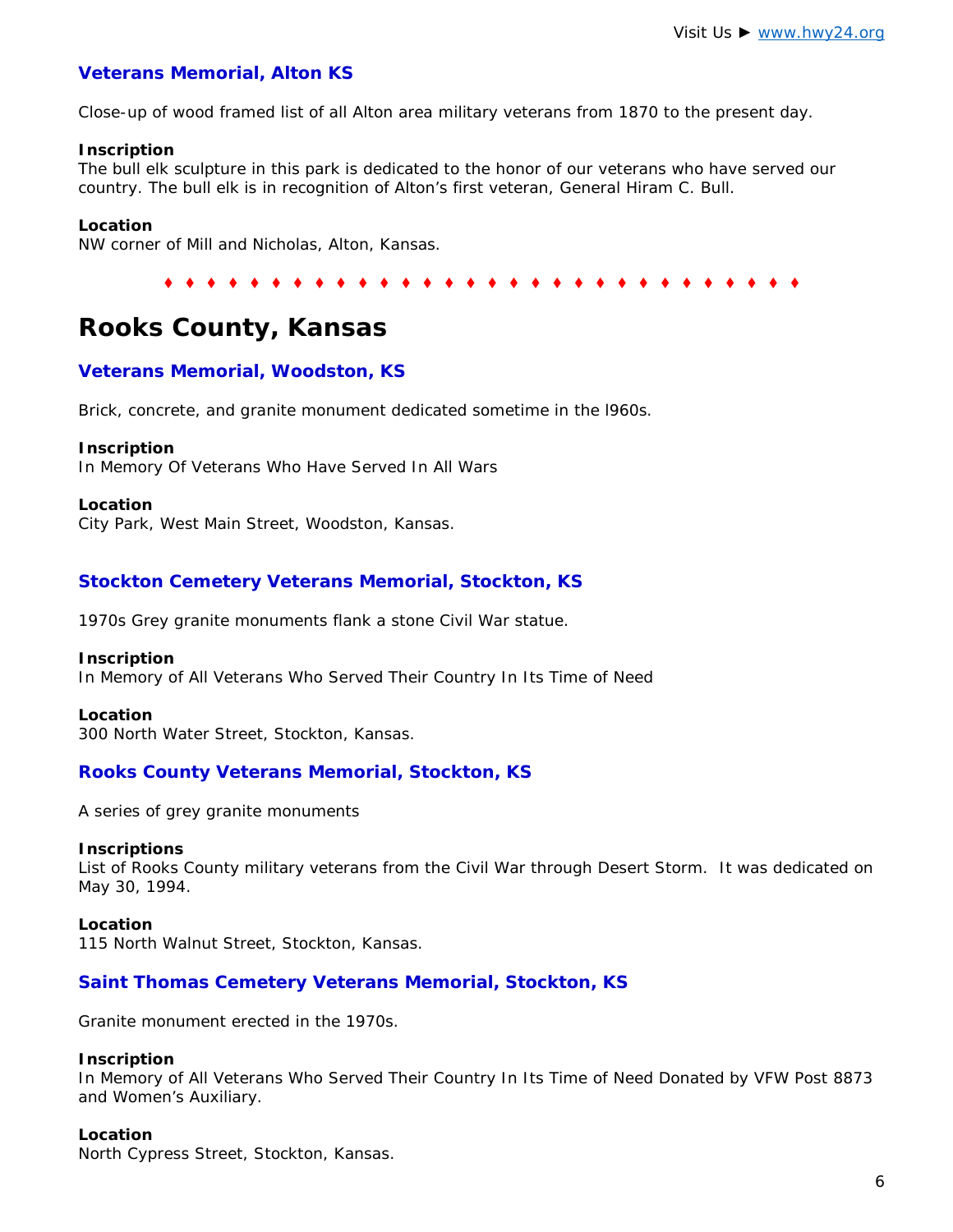## **Veterans Memorial, Damar, KS**

Black granite monument with names of area military veterans.

#### **Inscription**

*United States Of America In Tribute To Those Who Served Our Country Sponsored By The Damar Knights Of Columbus 1990.*

#### **Location**

NE corner of Maple and Main Streets, Damar, Kansas.

♦ ♦ ♦ ♦ ♦ ♦ ♦ ♦ ♦ ♦ ♦ ♦ ♦ ♦ ♦ ♦ ♦ ♦ ♦ ♦ ♦ ♦ ♦ ♦ ♦ ♦ ♦ ♦ ♦ ♦

# **Graham County, Kansas**

#### **Graham County Veterans Memorial, Hill City, KS**

Black granite monument designed by the Memorial Art Company.

#### **Inscription**

Lists the names of nearly 1,700 Graham County veterans. It was dedicated on November 11, 1985.

#### **Location**

410 North Pomeroy Avenue, Hill City, Kansas.

♦ ♦ ♦ ♦ ♦ ♦ ♦ ♦ ♦ ♦ ♦ ♦ ♦ ♦ ♦ ♦ ♦ ♦ ♦ ♦ ♦ ♦ ♦ ♦ ♦ ♦ ♦ ♦ ♦ ♦

# **Sheridan County, Kansas**

#### **Sheridan County All Veterans Memorial, Hoxie, KS**

A stone eagle surmounts a square granite column.

**Inscribed:** *Sheridan County's Honor Roll*. The sides of the column are inscribed: *1914-1920* (with 15 names), *1941-1945* (with 12 names), *1950* (with one name), *1970* (with one name).

#### **Location**

925 9th Street, Hoxie, Kansas.

#### ♦ ♦ ♦ ♦ ♦ ♦ ♦ ♦ ♦ ♦ ♦ ♦ ♦ ♦ ♦ ♦ ♦ ♦ ♦ ♦ ♦ ♦ ♦ ♦ ♦ ♦ ♦ ♦ ♦ ♦

# **Thomas County, Kansas**

#### **Thomas County Veterans Memorial, Colby, KS**

Black granite monument dedicated on November 11, 1991.

#### **Inscription**

*In Memory Of All Veterans Who Served Their Country In Time of Need*, followed by names of veterans from 20th Century wars.

#### **Location**

300 North Court Street, Colby, Kansas.